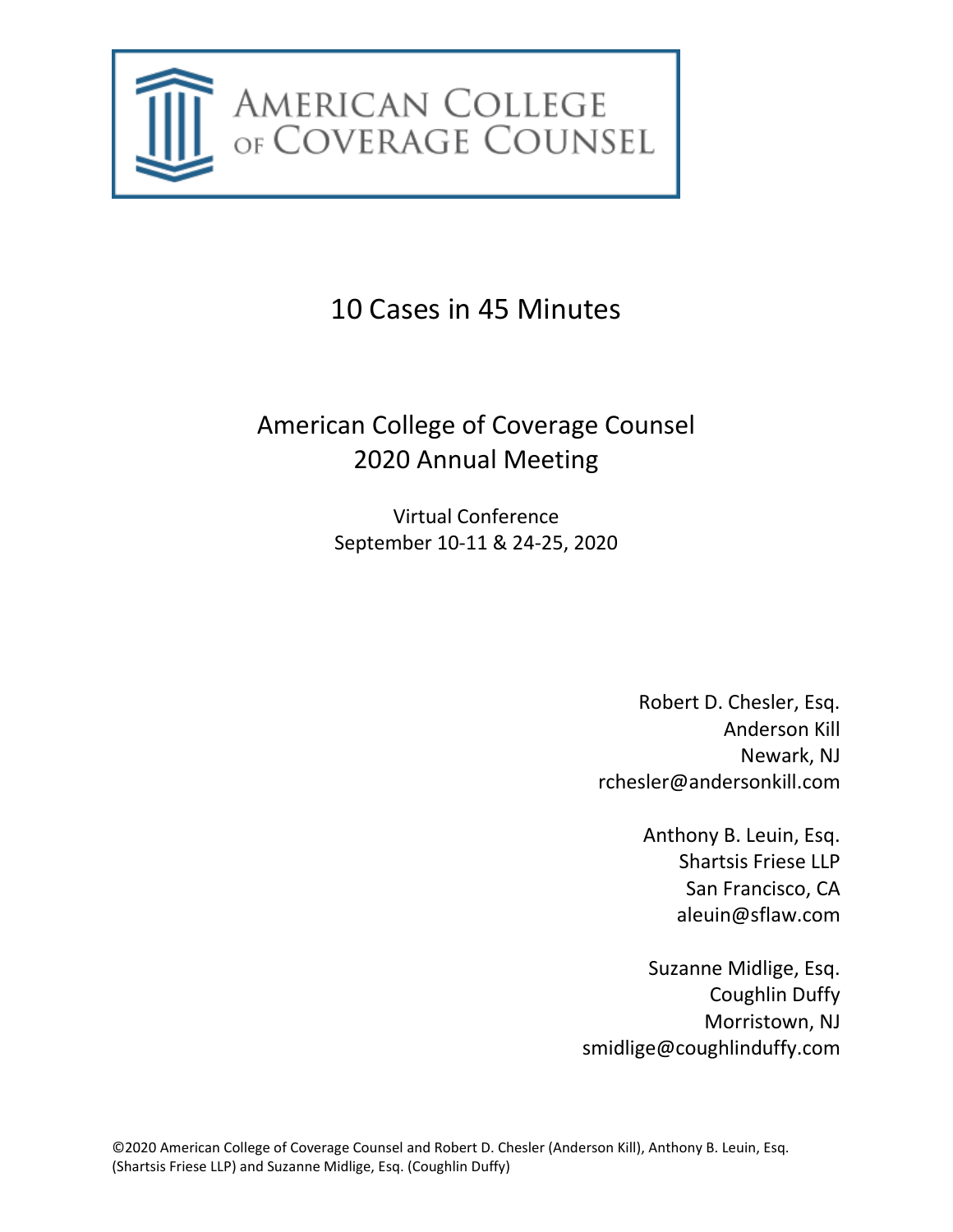## MAJOR INSURANCE DEVELOPMENTS OF 2019

#### Robert Chesler and Nicholas Insua

In the early 1980's, when insurance coverage litigation was in its infancy, most practitioners expected that courts would quickly resolve the key issues. No one expected that they would still be debating basic coverage issues in 2019. This past year did not see any decisions addressing truly novel issues. Rather, with the exception of cyber insurance, the year's decisions shed clarity on existing issues with which coverage litigators long have grappled.

#### Cyber Insurance

The Eleventh Circuit, applying Georgia law, held that a phishing loss constituted a direct loss resulting from a fraudulent transfer*. Principle Solutions Group LLC v. Ironshore Indemnity Inc.,* 944 F.3d 886 (11<sup>th</sup> Cir. 2019). The meaning of 'direct' has long been a source of contention.

*Principle Solutions* concerned a classic phishing case. The company's controller received a message supposedly from the company's managing director, advising her to wire \$1,700,000 pursuant to instructions that the controller would receive from an attorney. The purported attorney then contacted the controller and gave her instructions to wire the money to a bank in China. The transferring bank, Wells Fargo, asked for verification that the wire transfer was legitimate, which the controller confirmed. Wells Fargo then released the funds. The next day, the managing director told the controller that he never gave the instruction.

Ironshore first argued that the phishing loss did not constitute a covered fraudulent transfer pursuant to the insurance policy, an argument that the court found was unpersuasive. Ironshore next asserted that the loss was not 'direct' as required by the fraudulent transfer coverage because there was no "immediate link between the instruction and the loss." Id. Again the court disagreed. It found that the Georgia standard was proximate cause, which included "all of the natural and probable consequences" of the act "unless there is a *sufficient and independent* intervening cause." (Cite omitted) (Emphasis in original.) Id. The court held that the intervening acts between the initial message and the wiring of the money were not sufficient to break the causal chain.

*Principle Solutions* is the third circuit court decision to find coverage for phishing losses under a business crime policy.

#### Illusory Coverage

Policyholders often assert to a court that if it adopts the policy interpretation proffered by the insurance company, it would render coverage illusory, but the case law shows that this assertion has met with only limited success. However, cases from 2019 may breathe new life into this argument.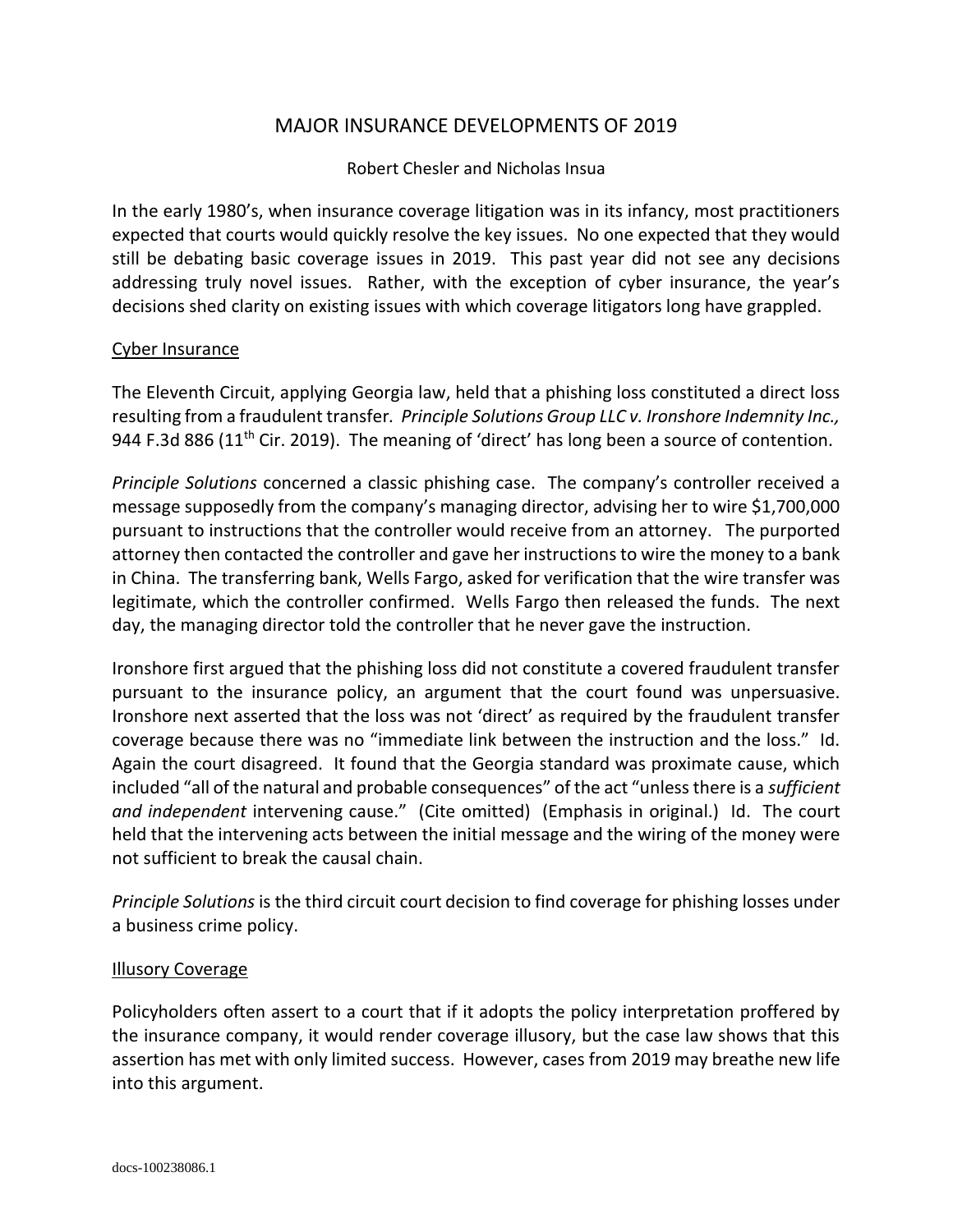*Crum & Forster Specialty Ins. Co. v. DVO, Inc., 939 F.3d 852 (7<sup>th</sup> Cir. 2019) concerned a* professional liability policy issued to a company that had contracted to design and build an 'aerobic digester,' designed to convert cow manure to electricity. After an accident, the insurance company denied coverage on the basis of a breach of contract exclusion. Since the underlying claim arose from DVO's breach of contract, the insurance company asserted the application of the exclusion.

The trial court agreed, but the Seventh Circuit reversed. The court found that all of DVO's work was performed pursuant to a contract, and to enforce the breach of contract exclusion would render the coverage illusory.

In *Starr Surplus Lines Ins. Co. v. Star Roofing,* No. CA-CV18-0642, 2019 WL 5617575 (Ariz. Ct. App. Oct. 31, 2019), Starr issued a policy to a roofing company. An employee of the building's tenant passed out from roofing fumes and broke her arm. The insurance company denied coverage on the basis of the pollution exclusion, and the court's decision centered on its holding that the absolute pollution exclusion only applied to traditional environmental pollution. However, the court also addressed illusory coverage: "The scope of interpretation requested by Starr Surplus would result in illusory coverage for the ordinary commercial business activities of the insured…." Id. at \*35. See also, *McGraw-Hill Education v. Illinois National Insurance Co., Case No. 655708/16, 2019 WL 6869010 (Ill App. Div. 1<sup>st</sup> Dept., Dec.* 17, 2019) (applying fortuity defense to copyright infringement coverage "would render that portion of the policy illusory.") Id. at \*1.

## Bad Faith

Bad faith is another cause of action often pressed by policyholders with only mixed success. However, two decisions from 2019 may provide a roadmap to policyholders on such claims.

In *Yahoo! Inc. v. National Union Fire Ins. Co. of Pittsburgh, PA*, No. 5:17-cv-00489 (N.D. Cal. May 17, 2019), National Union moved for judgment as a matter of law on Yahoo's bad faith claim. To oppose, Yahoo relied on such evidence as (1) National Union's denial letter cited to an exclusion not found in the policy, (2) National Union used an incomplete copy of the policy to determine coverage, (3) National Union did not construe "the allegations of the underlying suits in a manner that would favor a finding of coverage," (4) National Union did not reconsider its coverage position, and (5) National Union did not conduct a thorough investigation, among others. Id. at \*3.

The court found that the jury could rule for National Union and find that its "coverage decisions were not unreasonable." However, it also found that "there is a legally sufficient evidentiary basis for a jury to find that National Union acted or failed to act without proper cause." As a result, the court denied National Union's motion.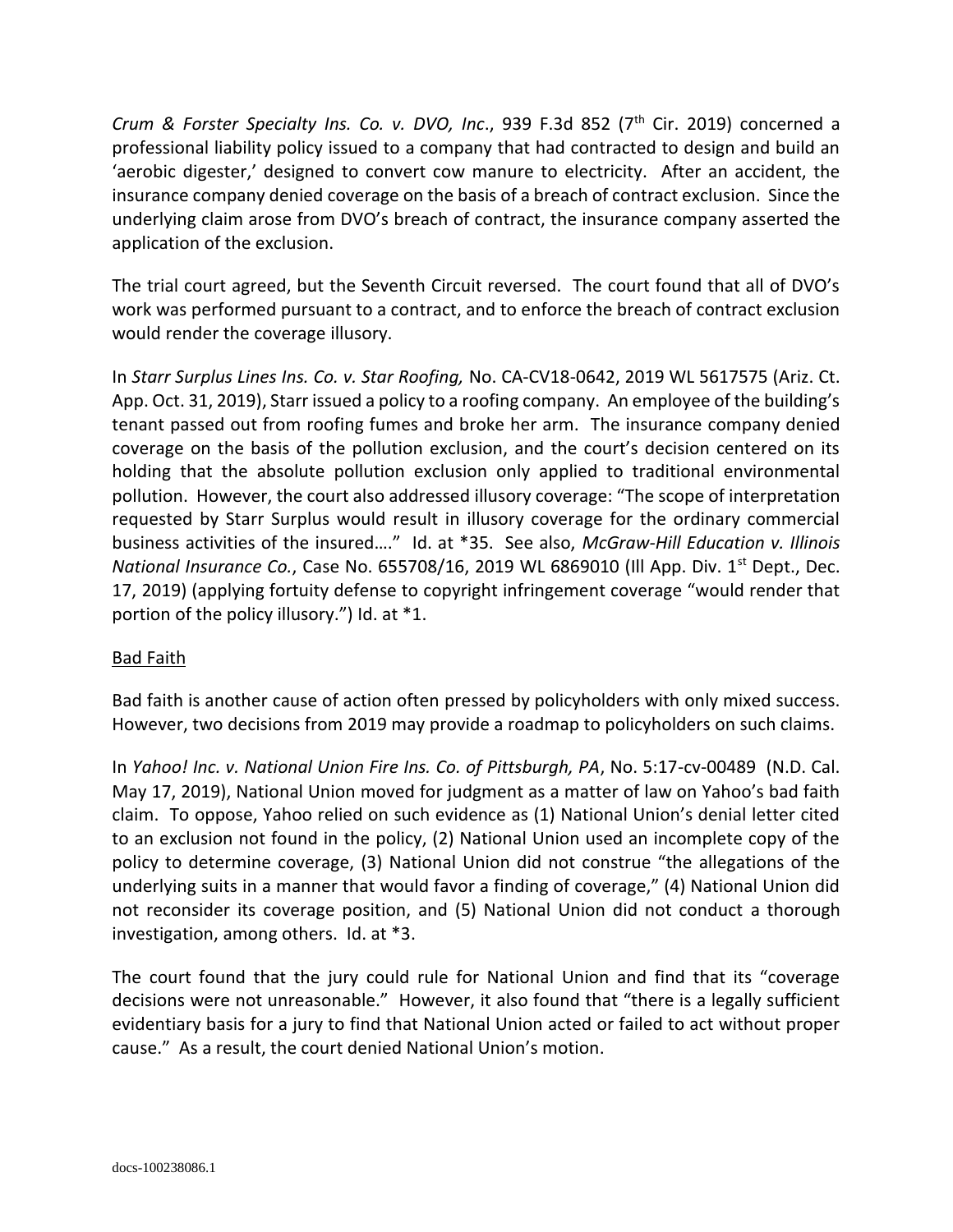*Prucker v. American Economy Ins. Co*., No. CV186013630S, 2019 WL 2880369 (Conn. Sup. Ct. May 31, 2019) involved a homeowners' claim of deteriorating conditions in its basement walls caused by a contaminant in the concrete, apparently a common complaint. The insured brought causes of action in bad faith, and pursuant to the Connecticut Unfair Trade Practices Act ("CUTPA") and the Connecticut Unfair Insurance Practices Act ("CUIPA"). The insurance company moved to strike these counts.

The court allowed the bad faith claim to remain because the insured alleged that the insurance company "knew of and chose to ignore the rulings by state and federal courts in Connecticut that similar damage should be covered under similar policy language." Id. at \*4. The court stated that this essentially alleged that the insurance company had no reasonable basis to deny coverage. The court found that if these decisions were confirmed by the Connecticut Supreme Court and Harleysville knew that its coverage position was incorrect, a bad faith claim was plausible.

The CUTPA and CUIPA counts required by statute a general business practice of unfair trade practices by the insurance company. The plaintiff alleged the insurance company's "systematic and uniform denial" of similar claims, and pointed to a putative class action on the same issue. The court found that the plaintiff had alleged a sufficient general business practice, and denied the insurance company's motion to strike. Id. at \*7.

*Yahoo* and *Prucker* indicate that courts will look to evidence of claims handling practices in determining bad faith. This could be a fertile field for policyholders.

## War Risk Exclusion

The war risk exclusion has received much attention with respect to cyber-attacks of late. *Universal Cable Productions, LLC v Atlantic Specialty Ins. Co., 929 F.3d 1143 (9<sup>th</sup> Cir. 2019)* concerned a more traditional conflict – that between Israel and Hamas in Gaza. Universal was filming near Gaza and had to move and cease production because of the outbreak of fighting between the parties. This resulted in a business interruption loss. The insurance policy had two war risk exclusions upon which the insurance company relied to deny coverage. The district court held that the conflict was a war within the ordinary understanding of that term and denied coverage, and the Ninth Circuit reversed.

First, the court rejected the application of contra proferentem, because of Universal's broker's role in drafting the insurance policy. The court next rejected the district court's reliance on the 'ordinary understanding' rule. It cited to the California Civil Code, which stated that the ordinary meaning applied to policy terms *"unless a special meaning is given to them by usage, in which case the latter must be followed."* (Emphasis in court's decision.) Id. at 1153. The court then found that in the insurance context, 'war' was understood only to be a conflict between two sovereign states. It therefore held that since neither Hamas nor Gaza were sovereign states, the exclusions did not apply.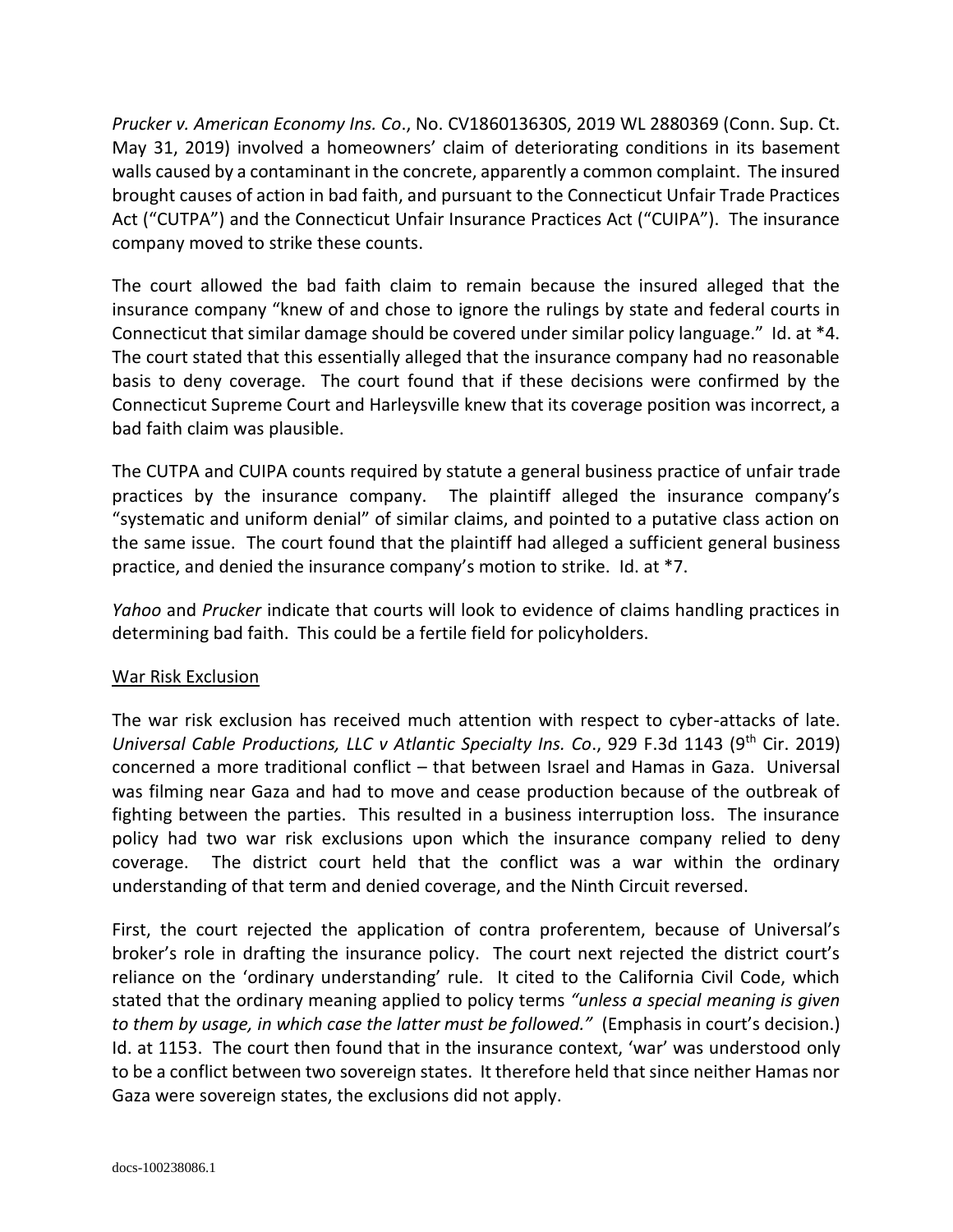War and terrorism exclusions have become much broader in many policies. Policyholders and their brokers or consultants should review them carefully and see if they need to be scaled back.

#### Late Notice

Late notice is a crucial issue on which jurisdictions differ dispositively. A majority of states hold that late notice of a claim will only foreclose coverage under a general liability policy if the late notice has prejudiced the insurance company – although states differ on what constitutes prejudice. A minority of states hold that late notice of a claim will foreclose coverage as a matter of law.

*Pitzer College v. Indian Harbor Ins. Co.,* 447 P.3d 669 (Cal. 2019) concerned a California insured suing in California on an insurance policy that contained a New York choice of law provision. Pitzer gave late notice of an environmental claim to Indian Harbor, which denied coverage on the basis of late notice. Under California law, late notice will only foreclose coverage if the insurance company can demonstrate substantial prejudice, while under New York law, with respect to the insurance policies at issue, late notice is fatal to coverage. Pitzer argued that the court should not enforce the choice of law provision because the prejudice rule constituted California fundamental public policy. The Ninth Circuit certified the case to the California Supreme Court.

The California Supreme Court held that even in the absence of a legislative pronouncement, the prejudice rule was a fundamental public policy of California that overrode the contractual choice of law provision. The court relied on several factors. Id. at 99.

#### Asbestos Insurance Coverage

Apocryphally, someone once asked a Lloyd's representative what would be the next asbestos, and he replied – asbestos. The Connecticut Supreme Court's decision in *R.T. Vanderbilt v.Hartford Acc. & Indem. Co.,* 216 A.3d 629 (Conn. 2019) reflects the persistence of asbestos in the insurance (and other) contexts. The court addressed four important issues.

Most importantly, the court confirmed that Connecticut was a continuous trigger state. Under that rule, the insurance company on the risk when the first exposure to asbestos exposed, and insurance companies continued on the risk until manifestation of an asbestos illness. The court affirmed the lower court's refusal to permit expert testimony by an insurance company to establish that in fact, an asbestos injury does not take place until the final cellular mutation that caused the disease to develop.

The court also adopted the 'unavailability rule,' holding that the insurance company and not the insured was responsible for those years on the risk when insurance coverage was not available in the marketplace. The court ruled that indoor exposure to asbestos was not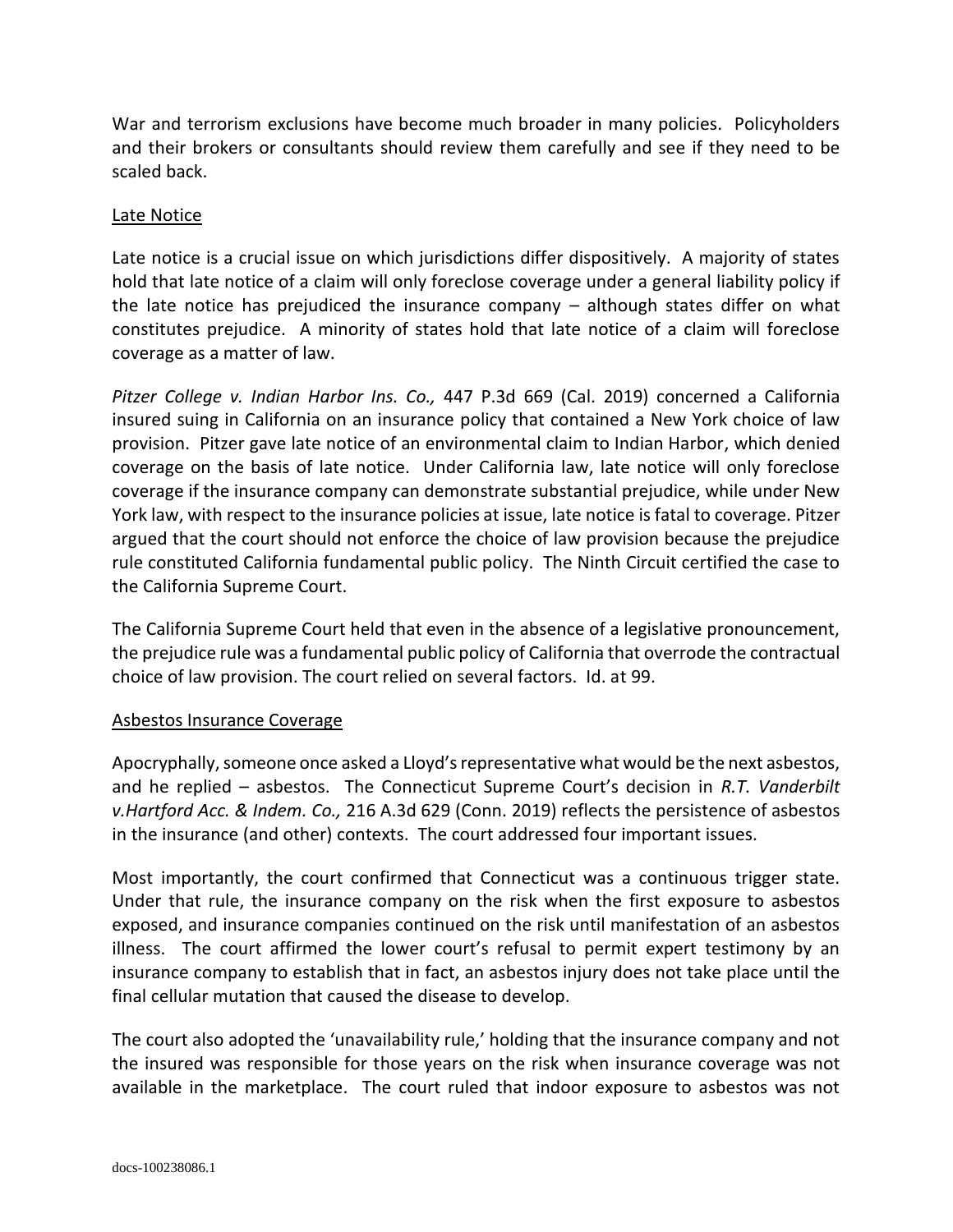pollution, adopting, as in *Starr Surplus,* the rule that the pollution exclusion only applied to traditional environmental pollution. The court then granted a significant victory to insurance companies, holding that an 'occupational disease' exclusion applied not only to the insured's only employees but to any employee. Since almost all asbestos claimants suffered exposure in the course of their employment, this holding practically vitiates coverage under any policy containing such an exclusion.

## Assignment

Ever since the decision by the California Supreme Court in *Henkel Corp. v. Hartford Acc. & Ind. Co*., 62 P.3d 69 (Cal. 2003), insurance companies have carefully reviewed claims by successor companies under their predecessors' policies to see if the parties had properly assigned the policies. In *The Premcor Refining Group, Inc. v. ACE Ins. Co. of Illinois,* No. 5-18- 0210, 2019 Ill. App. (5<sup>th</sup>) 180210-u (Ill. App. Ct. 5<sup>th</sup> Dist., Aug. 12, 2019), the successor corporation failed to do so.

Premcor purchased assets from Apex. As a result, Premcor found itself subject to environmental litigation stemming from those assets. Premcor sought coverage under the Apex policies in place when the contamination occurred. The insurance companies denied coverage, asserting that the asset purchase agreement ("APA") had not assigned those policies to Premcor. Moreover, Apex intervened, joining the insurance companies and denying that it had assigned the policies to Premcor.

The court ruled that the APA did not include an assignment of those policies in dispute. It found that while the APA did specifically assign certain policies, it did not assign the earlier policies. The court stated, "a valid assignment must describe the subject of the assignment with sufficient particularity." Id. at \*4. In some similar disputes, successor companies have argued that a general assignment of contractual rights includes rights under insurance policies. Query whether such an argument would survive the Premcor test of 'sufficient particularity.' See also, *PCS Nitrogen, Inc. v. Continental Casualty Co.*, N. 5699 (S. Car. App. 2019) (court held that company was not a successor and did not receive an assignment).

#### Loss of Use

The definition of property damage in a general liability policy includes 'loss of use of tangible property that is not physically injured.' Many policyholders do not realize how broad this coverage is. In *Thee Sombrero, Inc. v. Scottsdale Ins. Co.*, 28 Cal. App. 5th 729 (Cal. App. Ct. 2019), the court stretched this coverage probably as far as it can go.

After a shooting, the city canceled Thee Sombrero's nightclub license, although the club could still be used as a banquet hall. The Sombrero sued the security company at the night club. That company defaulted, and Thee Sombrero sued the company's insurance company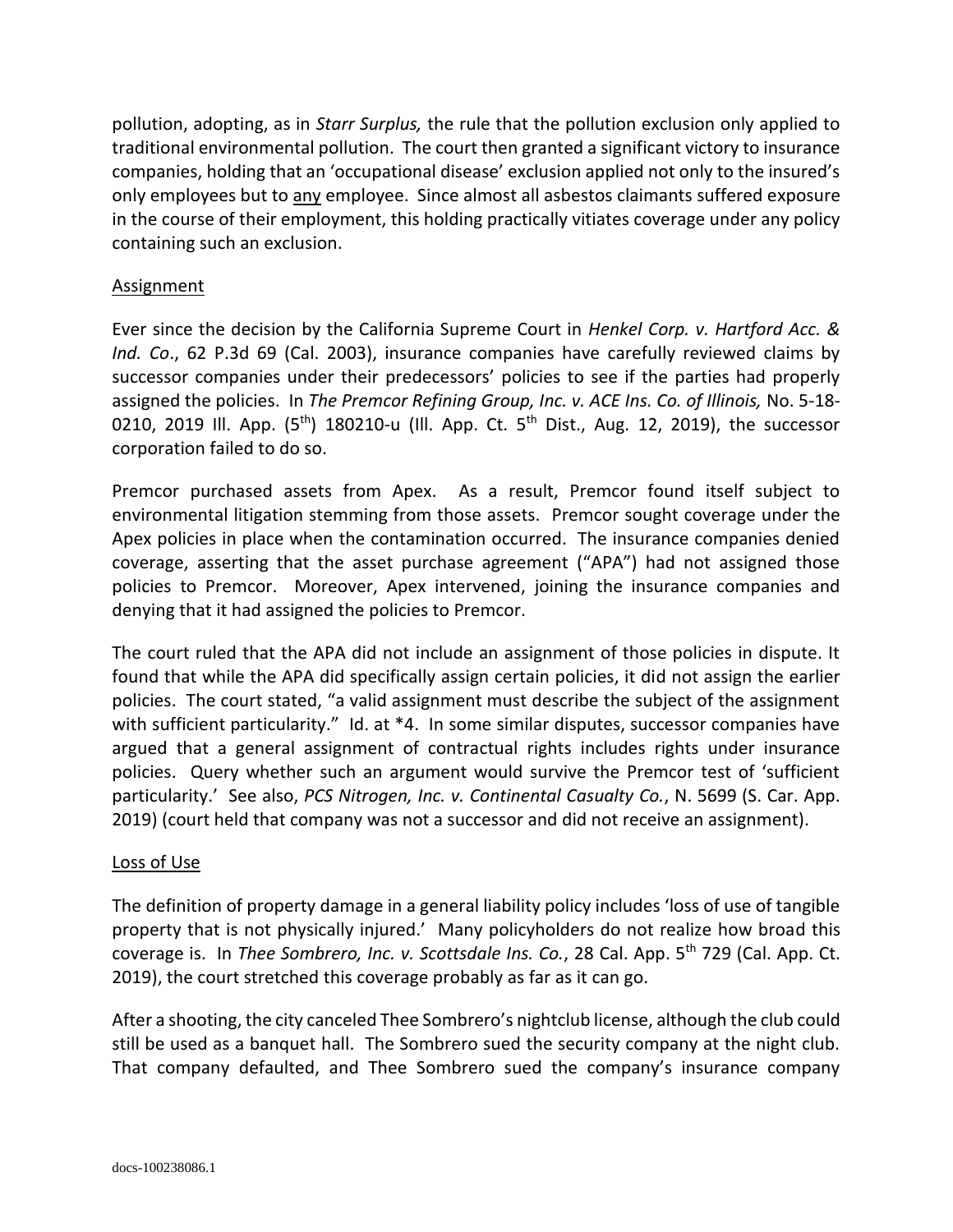directly. The trial court dismissed the claim, finding that the loss was not for property damage but for economic loss.

The appellate court reversed. It held that Thee Sombrero suffered the loss of use of the property as a nightclub, which was an element of the definition of property damage. The court then found that the proper measure of damages was the loss in value of the property.

## Relationship Back

Under claims-made policies, and particularly D&O policies, a later claim can relate back to a prior claim and be covered under the policy in place at the time of the earlier claim. This 'relationship back' doctrine has produced a large and bewildering morass of case law. *Emmis Communications Corp. v. Illinois National Ins. Co*., 323 F. Supp. 3d 1012. (S.D. Ind. 2018) may help both policyholders and insurance companies navigate their way on this issue.

*Emmis* has both an unusual fact pattern and procedural history. The relationship back doctrine can aid either the policyholder or the insurance company depending on the circumstances. However, it is more frequently used by insurance companies to argue that a latter claim relates back to an earlier claim that the policyholder did not report, thereby foreclosing coverage for the latter claim because of late notice.

In *Emmis*, the insurance company sought to relate the later action back to the prior one. The district court disagreed and ruled in favor of the policyholder. At first, the Seventh Circuit reversed. However, it then granted a petition for rehearing, withdrew its prior opinion, and adopted the decision of the district court. The district court had adopted a relation back standard of "operative facts…that is, facts that form the basis of the causes of action asserted in the lawsuits." Id. at 1027. The court found that the related facts relied upon by the insurance company were just "window dressing," and held that the actions were not related.

#### D&O Issues

Delaware courts were active in addressing D&O issues in 2019, issuing five important decisions.

The Delaware Supreme Court handed a victory to insurance companies in *In re Verizon Insurance Coverage Appeals*, No. 558, 560, 561, 2018, 2019 WL 5616263 (Del. Sup. Ct. Oct. 31, 2019). Verizon had spun off a company, which quickly entered bankruptcy. The bankruptcy trustee sued Verizon, alleging violation of fraudulent transfer statutes, payment of unlawful dividends in violation of Delaware corporate statutes, and common law counts of breach of fiduciary duty, promoter liability, and unjust enrichment. While Verizon successfully defended the suit, it incurred \$48 million in attorneys' fees. Verizon sought coverage under its D&O policy, which defined a security claim in relevant part as a claim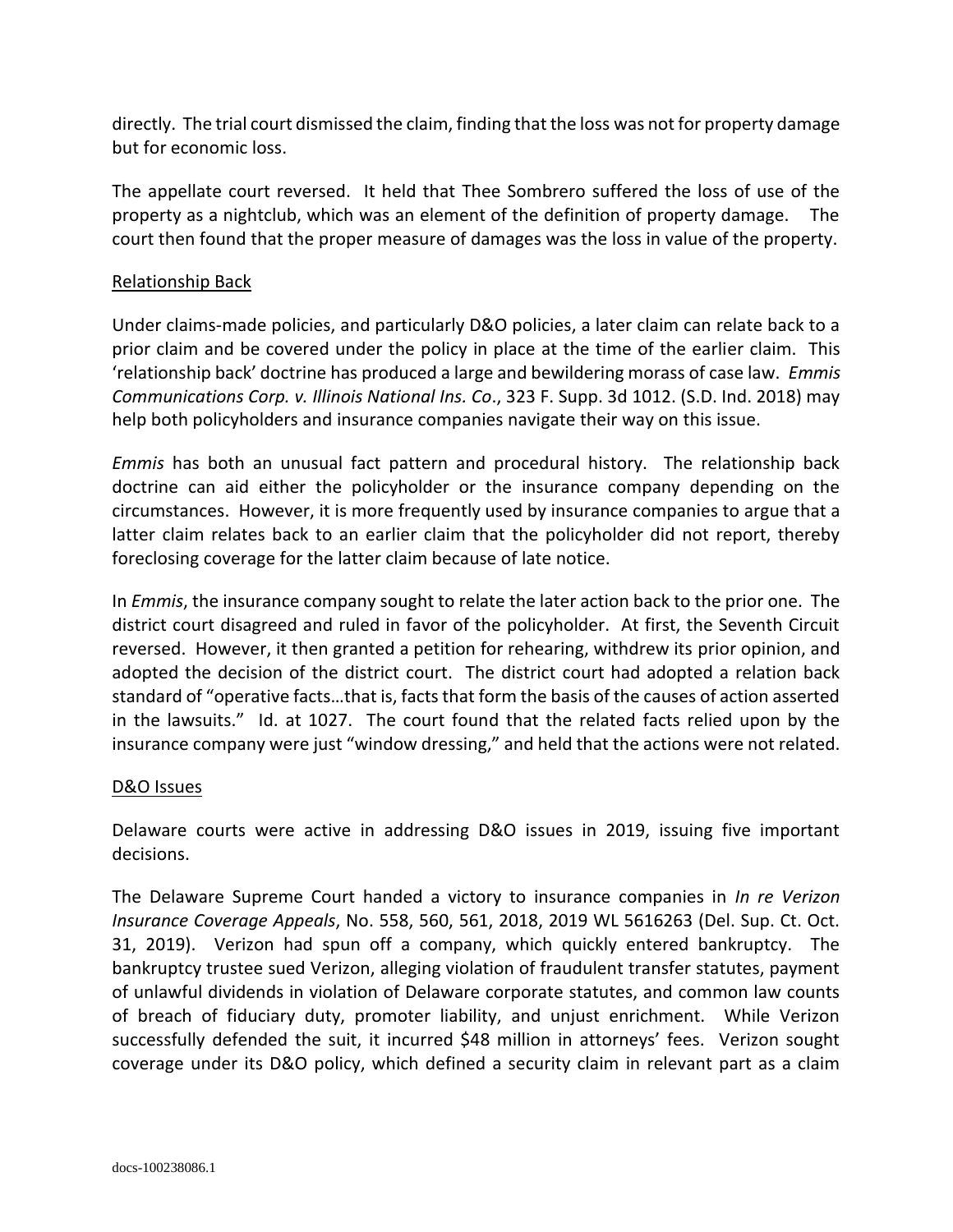"alleging a violation of any federal, state, local or foreign regulation, rule or statute regulating securities." Id. at \*1.

The trial court held that the definition of 'security claim' was ambiguous and that contra proferentem applied, and found coverage. The Delaware Supreme Court reversed, holding that the definition was unambiguous. It found that the broad definition of "regulations, rules or statutes" enunciated by the lower court "would encompass a variety of non-security related claims." Id. at \*3.

In *Conduent State Healthcare, LLC v. AIG Specialty Ins. Co*., No. N18C-12-074, 2019 WL 3337216 (Del. Super. Ct. June 24, 2019), the insured received a civil investigation demand ("CID") from the Texas attorney general demanding documents. The insurance company sought partial summary judgment, arguing that the CID was only a request for information and not a 'claim' under the insurance policy. The court denied the motion, holding that the demand for documents was a claim because it was a demand for non-monetary relief.

In *IDT Corp. v. U.S. Specialty Ins. Co*. No. N18C-03-032, 2019 WL 413692 (Del. Super. Ct. Jan. 31, 2019), the court held that the insurance company had to defend the chairman of the board of the corporation. The insurance company asserted that the underlying complaint did not allege a 'wrongful act' necessary to trigger coverage against the chairman. The court found that the definition of 'wrongful act' was unambiguous It held that 'wrongful act' had a broad meaning not limited to the breach of fiduciary duty, and found coverage.

However, the court also held that the corporate spin-off that was the basis of the claim was not a securities claim, so that the corporation itself did not have coverage. It found that a security claim had to be brought by a subsidiary, and that, following a spin-off, the former subsidiary that sued IDT was no longer a subsidiary, despite its central role.

In *Arch Ins. Co. v. Murdock*, No. N16C-01-104, 2019 WL 2005750 (Del. Super. Ct. May 7, 2019), the court held that settlement payments by the company to its shareholders were not an excluded 'increase in the consideration paid' but a covered loss.

In *Solera Holdings v. XL Specialty Ins. Co*., No. N18C-08-315, 2019 WL 4733431 (Del. Super. Ct. Sept. 26, 2019, the court faced the novel issue of whether an appraisal action constituted a covered securities claim, and held that it did.

## **Conclusion**

Insurance law is state law, which means that the parties can litigate each issue fifty times. Hopefully, this year's decisions will be normative and help to reduce future litigation on these issues. However, if the past is any indicator, we can expect that we have not heard the last word.